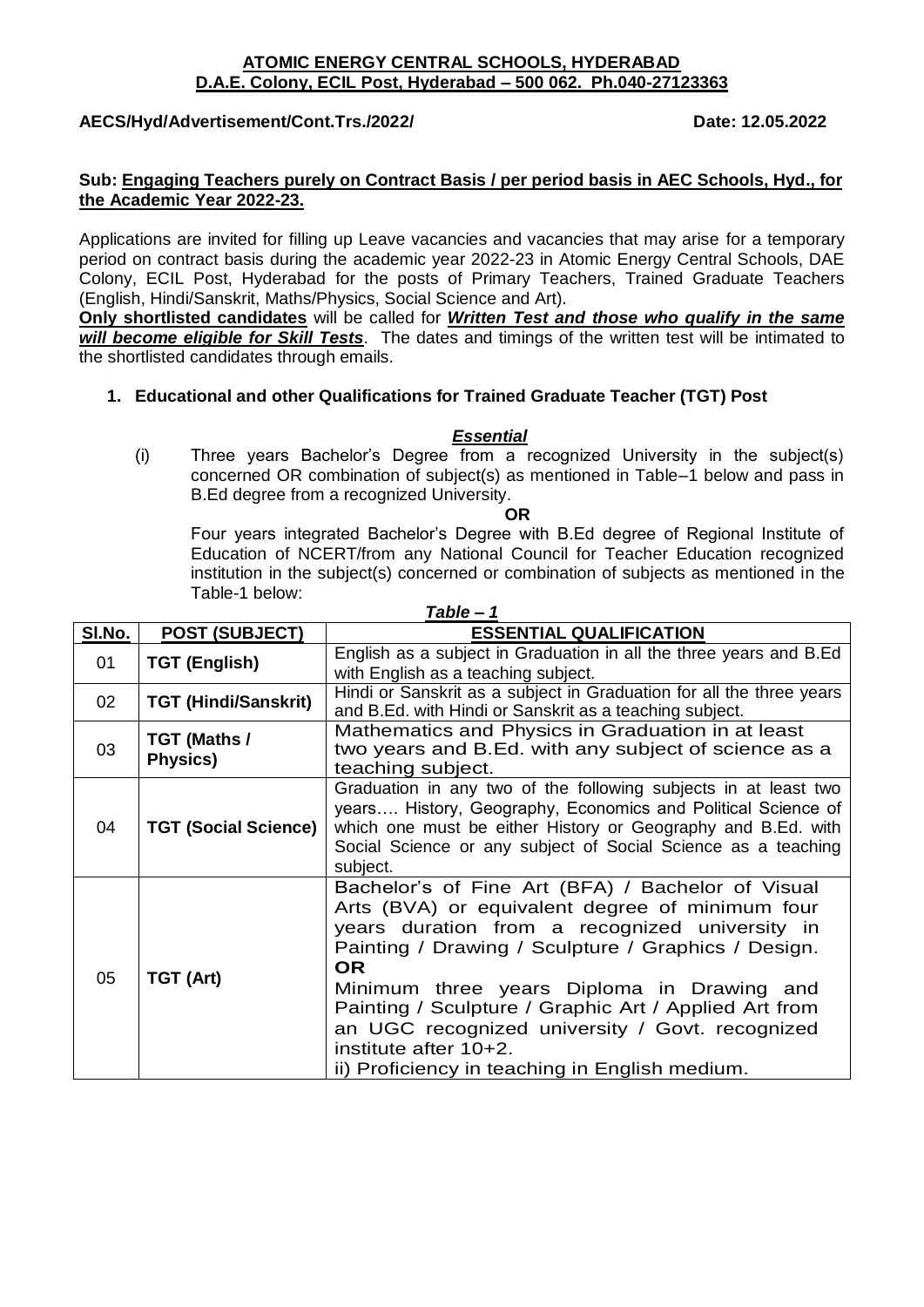| Table-II |                       |                                                                                                                                                                                                                                                                                                                                                                                                                                                                                                                                                                                                                                                                                                                                                                                                                                            |  |  |  |  |
|----------|-----------------------|--------------------------------------------------------------------------------------------------------------------------------------------------------------------------------------------------------------------------------------------------------------------------------------------------------------------------------------------------------------------------------------------------------------------------------------------------------------------------------------------------------------------------------------------------------------------------------------------------------------------------------------------------------------------------------------------------------------------------------------------------------------------------------------------------------------------------------------------|--|--|--|--|
| SI.No.   | <b>POST (SUBJECT)</b> | <b>ESSENTIAL QUALIFICATION</b>                                                                                                                                                                                                                                                                                                                                                                                                                                                                                                                                                                                                                                                                                                                                                                                                             |  |  |  |  |
| 08       | <b>PRTS</b>           | Pass in Senior Secondary/ Higher Secondary School<br>Certificate Test or Intermediate or its equivalent with<br>English as subject in +2 level and two years Diploma<br>in Elementary Education (D.EI.Ed.) from recognized<br>Institution.<br><b>OR</b><br>Pass in Senior Secondary/ Higher Secondary School<br>Certificate Test or Intermediate or its equivalent with<br>English as a subject in +2 level and four years<br>Bachelor's degree in Elementary Education (B.El.Ed.)<br>from recognized Institution.<br><b>OR</b><br>Pass in Senior Secondary/ Higher Secondary School<br>Certificate Test or Intermediate or its equivalent with<br>English as a subject in +2 level and two years Diploma<br>in Education (D.Ed) from a Recognized Institution.<br>OR.<br>Graduation in any subject and Bachelor's of Education<br>(B.Ed.) |  |  |  |  |

# *MODE OF SELECTION*

*i) Written Test* – Only shortlisted candidates will be called for Written Test. The screening shall be made through objective type of test (MCQs) for 50 marks in the respective subject for 1  $\frac{1}{2}$  hour. Candidates scoring 50% or above (Gen) and 45% or above (SC/ST/BC/Phy.Chal.) will be considered for Skill test.

*ii) Skill Test* – Shortlisted candidates based on the Written Test will become eligible for Skill Test that will be conducted on the same day. The selected candidates will be empanelled based on written and skill tests. The panel will be operated as and when vacancies arise in AEC Schools, Hyderabad during the Academic Year 2022 – 23.

| Details of Posts, Pay and Upper Age limit |                                      |                |                                   |  |  |  |  |
|-------------------------------------------|--------------------------------------|----------------|-----------------------------------|--|--|--|--|
| <b>Post</b>                               | Pay                                  | <b>Maximum</b> | <b>Age Relaxation (relaxation</b> |  |  |  |  |
|                                           |                                      | Age as on      | in upper age up to                |  |  |  |  |
|                                           |                                      | (1-4-2022)     | maximum of                        |  |  |  |  |
|                                           | Rs. 21250/- Per month (Consolidated) |                | 1. SC/ST5 years                   |  |  |  |  |
| <b>PRT</b>                                | <b>OR</b>                            | 40 years       | 2. OBC (non creamy                |  |  |  |  |
|                                           | Rs. 170/- per period restricted to   |                | layer)3 years                     |  |  |  |  |
|                                           | maximum 05 periods a day             |                | 3. Women 10 years                 |  |  |  |  |
|                                           | Rs. 26250/- per month (Consolidated) |                | 4. Physically Challenged As       |  |  |  |  |
| <b>TGT</b>                                | <b>OR</b>                            | 45 years       | per the Govt. of India norms.     |  |  |  |  |
|                                           | Rs. 210/- per period restricted to   |                |                                   |  |  |  |  |
|                                           | maximum 05 periods a day             |                |                                   |  |  |  |  |

Candidates have to submit duly filled in application with all relevant Xerox copies of documents **(**application form is to be downloaded from [www.nfc.gov.in:](http://www.nfc.gov.in/) [www.aecshyd1.edu.net;](http://www.aecshyd1.edu.net/) [www.aecshyd2.edu.net;](http://www.aecshyd2.edu.net/) [www.amd.gov.in;](http://www.amd.gov.in/) [www.ecil.co.in](http://www.ecil.co.in/) **)** and drop it with copies of **certificates in the box placed at Security Office, entrance of DAE Colony, D-Sector Gate, Kamalanagar, ECIL Post, Hyderabad – 500 062 from 1000 hours on 24.05.2022 to 1500 hours on 28.05.2022.** Applications received after due date and time will be summarily rejected.